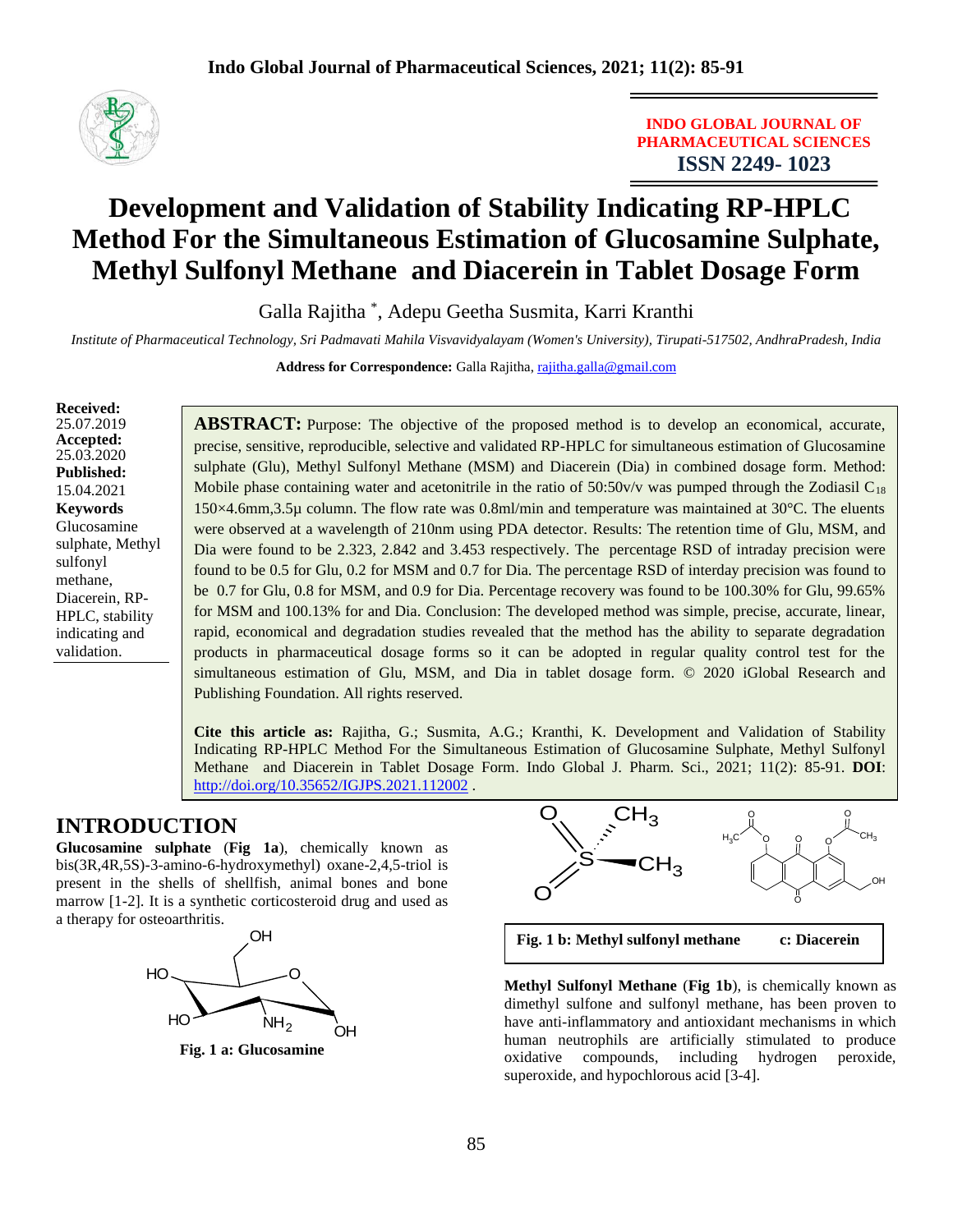## **Indo Global Journal of Pharmaceutical Sciences, 2021; 11(2): 85-91**

**Diacerein** (**Fig 1c**), chemically known as 4,5- diacetyloxy-9,10-dioxo-anthracene-2-carboxylic acid also known as diacetyl rhein is a slow acting medicine of the class anthraquinone used to treat joint diseases such as osteoarthritis. Diacerein works by blocking the actions of interleukin-1 beta, a protein involved in inflammation and destruction of cartilage that play -a role in the development of symptoms of degenerative joint disease [5-6].

The literature survey revealed that few GC [8], RP-HPLC [9- 17], UV [18-19] methods are available for individual estimation of Glu and Dia and in combination with other drugs. There is only a single RP-HPLC method available for simultaneous estimation of these three drugs in tablet dosage form. However, some of these methods have a few drawbacks like complexity in the composition of the mobile phase, higher retention time, higher amount of buffer that can affect column performance and lack of stability studies. Therefore an attempt was made to develop and validate a stability indicating RP-HPLC method for simultaneous estimation of Glucosamine sulfate, Methylsulfonylmethane, and Diacerein in tablet dosage form.

# **MATERIALS AND METHODS**

#### **Chemicals and reagents**

The standard drug samples of Glu, MSM, and Dia were obtained as gift samples from Spectrum Pharma Research Solutions Pvt. Ltd., Hyderabad. Pharmaceutical dosage form of combination TOVOK, manufactured by Intas Pharmaceuticals Ltd. was purchased from the local pharmacy store. Water and acetonitrile of HPLC grade, triethyl amine, potassium dihydrogen ortho phosphate and orthophosphoric acid of AR (Analytical Reagent) grade were obtained from Ranchem chemicals.

#### **Instrumentation**

Analysis was performed on Waters HPLC 2695 series system equipped with quaternary pumps, PDA detector, an autosampler and zodiasil  $C_{18}$  column (150×4.6mm, 3.5µm) compartment with Empower 2 software, UV double beam spectrophotometer (UVwin5, lab India), Ultrasonic bath (BVK enterprises, India) Digital weighing balance (Denver company TR-203) and nylon syringe filter (Millipore, India) were used.

#### **Chromatographic Conditions**

The chromatographic separation with good retention time was achieved on zodiasil  $C_{18}$ , 150×4.6mm, 3.5µm column. Mobile phase composed of water and acetonitrile in the ratio of 50:50 v/v with a flow rate of 0.8ml/min and run time of 6min. The detection of three drugs was observed at a wavelength of 210nm using PDA detector. The injection volume was 10µl and the temperature was maintained at 30°C.

#### **Preparation of standard stock solution**

An accurately weighed amount of 187.5mg of Glu, 62.5 mg of MSM and 12.5 mg of Dia was transferred into three 25ml volumetric flasks separately. 10ml of diluent was added and sonicated for 15 minutes. The final volume was made up to mark with diluent and labeled as standard stock solution 1, 2, and 3 respectively.

### **Preparation of standard working solution (100% solution)**

From the above solution, serial dilutions were made with diluent to obtain a concentration of 750µg/ml of Glu, 250 µg/ml of MSM, and 50 µg/ml of Dia solution.

### **Preparation of sample stock solution**

20 tablets were accurately weighed and powdered. The average weight of each tablet was calculated and weight equivalent to 1 tablet was transferred into a 100 ml volumetric flask. 25ml of diluent was added and sonicated for 50 minutes and made up to final volume with diluent and filtered.

#### **Preparation of sample working solutions (100% solution)**

From the above filtered solution, serial dilutions were made with diluent to obtain a concentration of 750µg/ml of Glu, 250 µg/ml of MSM, and 50 µg/ml of Dia solution.

### **RESULTS AND DISCUSSION Method Validation**

#### **System suitability parameters**

Sample solution and six replicate injections were injected from freshly prepared standard solutions of Glu, MSM and Dia. Each solution was analyzed for their peak area, theoretical plates, resolution, and tailing factor. The optimized chromatogram was shown in **Fig. 2** and all the system suitability parameters were represented in **Table 1.**



**Fig. 2: Optimized chromatogram.**

#### **Specificity**

The specificity of the method is the ability to identify the interference of excipients with that of analyte peaks. The results were shown in **Fig 3, 4, & 5**.



**Fig. 3: Blank chromatogram for specificity.**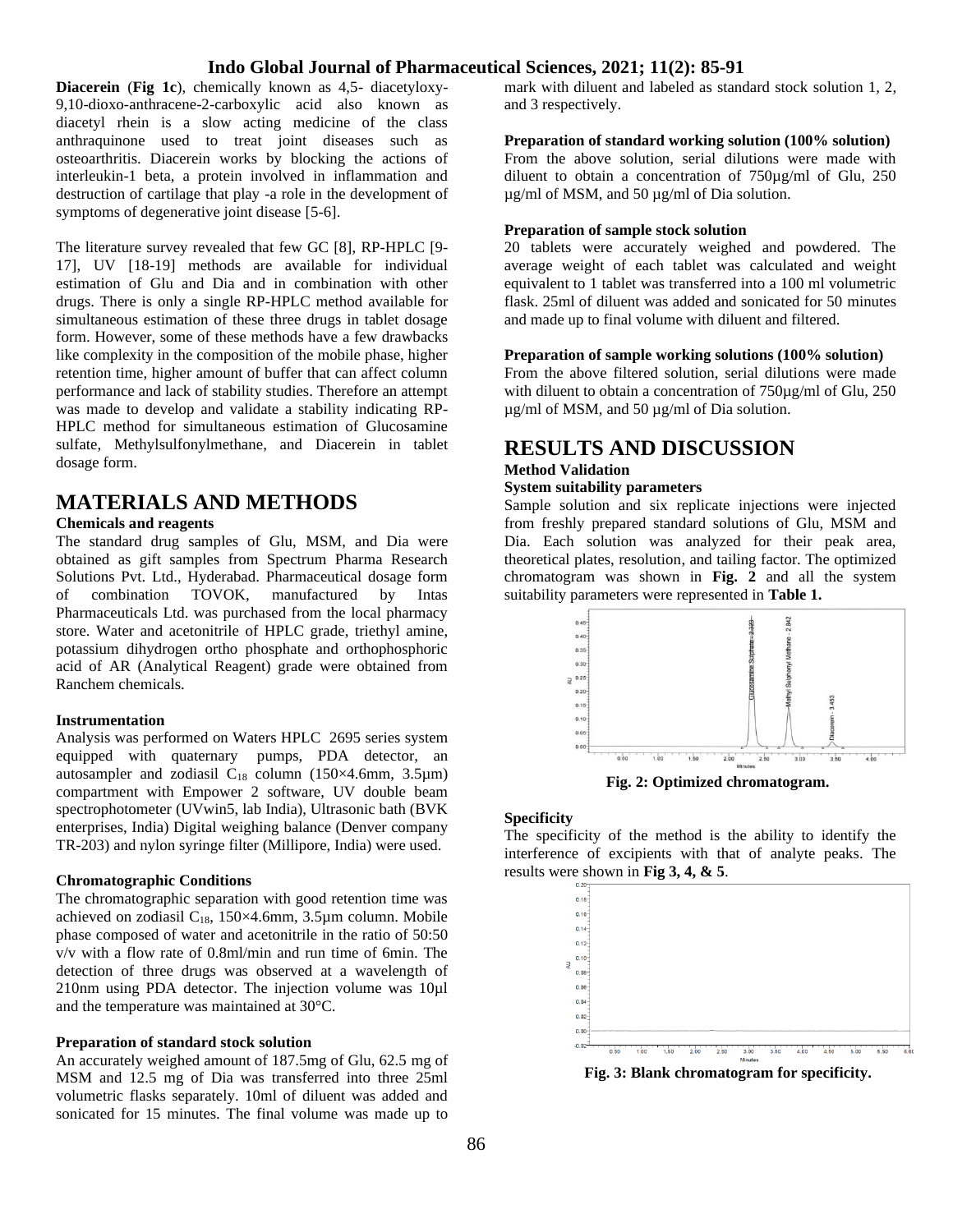| S.no                    | <b>Glucosamine sulphate</b> |                   | Table 1. Dystem Buitability 1 at alletters<br><b>Methyl sulfonyl methane</b> |         |      | <b>Diacerein</b> |         |      |                |
|-------------------------|-----------------------------|-------------------|------------------------------------------------------------------------------|---------|------|------------------|---------|------|----------------|
| Injection               | $*RT(min)$                  | $*$ $\mathbf{TP}$ | <b>Tailing</b>                                                               | RT(min) | TP   | <b>Tailing</b>   | RT(min) | TP   | <b>Tailing</b> |
|                         |                             |                   |                                                                              |         |      |                  |         |      |                |
|                         | 2.320                       | 6612              | 1.11                                                                         | 2.841   | 7760 | 1.04             | 3.447   | 9288 | 1.08           |
| $\mathbf{2}$            | 2.321                       | 6651              | 1.09                                                                         | 2.842   | 7854 | 1.03             | 3.449   | 9010 | 1.03           |
| 3                       | 2.321                       | 6639              | 1.08                                                                         | 2.844   | 7927 | 1.02             | 3.450   | 9118 | 1.01           |
| $\overline{\mathbf{4}}$ | 2.322                       | 6147              | 1.08                                                                         | 2.847   | 7673 | 1.04             | 3.454   | 9645 | 1.08           |
| 5                       | 2.323                       | 6204              | 1.12                                                                         | 2.848   | 7907 | 1.03             | 3.453   | 9128 | 1.02           |
| 6                       | 2.323                       | 6366              | 1.12                                                                         | 2.850   | 7578 | 1.03             | 3.457   | 8531 | 1.00           |

**Indo Global Journal of Pharmaceutical Sciences, 2021; 11(2): 85-91 Table 1: System Suitability Parameters**

\*RT = Retention time, , \*\*TP = Theoretical Plates.

|  |  | Table 2: Accuracy results for Glu, MSM and Dia. |  |  |  |  |
|--|--|-------------------------------------------------|--|--|--|--|
|--|--|-------------------------------------------------|--|--|--|--|

| <b>Drug Name</b>                                                                                                                                                 | Concentration                                                                               | <b>Amount Spiked</b> | <b>Amount recovered</b>                                                    | % Recovery                                                                                                                | <b>Mean %Recovery</b>                |
|------------------------------------------------------------------------------------------------------------------------------------------------------------------|---------------------------------------------------------------------------------------------|----------------------|----------------------------------------------------------------------------|---------------------------------------------------------------------------------------------------------------------------|--------------------------------------|
|                                                                                                                                                                  |                                                                                             | $(\mu g/ml)$         | $(\mu g/ml)$                                                               |                                                                                                                           |                                      |
|                                                                                                                                                                  | 50                                                                                          | 375                  | 373.42                                                                     | 99.58                                                                                                                     |                                      |
|                                                                                                                                                                  |                                                                                             | 375                  | 378.57                                                                     | 100.95                                                                                                                    |                                      |
|                                                                                                                                                                  |                                                                                             | 375                  | 376.80                                                                     | 10048                                                                                                                     |                                      |
| Glucosamine<br>sulphate                                                                                                                                          | 100                                                                                         | 750                  | 751.81                                                                     | 100.24                                                                                                                    |                                      |
|                                                                                                                                                                  |                                                                                             | 750                  | 749.12                                                                     | 99.88                                                                                                                     |                                      |
|                                                                                                                                                                  |                                                                                             | 750                  | 752.61                                                                     | 100.35                                                                                                                    | 100.30%                              |
|                                                                                                                                                                  | 150                                                                                         | 1125                 | 1133.04                                                                    | 100.71                                                                                                                    |                                      |
|                                                                                                                                                                  |                                                                                             | 1125                 | 1120.7                                                                     | 99.62                                                                                                                     |                                      |
|                                                                                                                                                                  |                                                                                             | 1125                 | 1134.77                                                                    | 100.87                                                                                                                    |                                      |
|                                                                                                                                                                  |                                                                                             | 125                  | 124.31                                                                     | 99.45                                                                                                                     |                                      |
|                                                                                                                                                                  | 50                                                                                          | 125                  | 126.14                                                                     | 100.91                                                                                                                    |                                      |
|                                                                                                                                                                  |                                                                                             | 125                  | 126.15                                                                     | 100.92                                                                                                                    |                                      |
|                                                                                                                                                                  |                                                                                             | 250                  | 250.63                                                                     | 100.25                                                                                                                    |                                      |
| Methyl sulfonyl methane                                                                                                                                          | 100                                                                                         | 250                  | 250.69                                                                     | 100.28                                                                                                                    |                                      |
|                                                                                                                                                                  |                                                                                             | 250                  | 249.77                                                                     | 99.91                                                                                                                     |                                      |
|                                                                                                                                                                  |                                                                                             | 375                  | 377.11                                                                     | 100.56                                                                                                                    | 100.30%                              |
|                                                                                                                                                                  | 150                                                                                         | 375                  | 373.68                                                                     | 99.65                                                                                                                     |                                      |
|                                                                                                                                                                  |                                                                                             | 375                  | 372.25                                                                     | 99.27                                                                                                                     |                                      |
|                                                                                                                                                                  |                                                                                             | 25                   | 25.10                                                                      | 100.38                                                                                                                    |                                      |
|                                                                                                                                                                  | 50                                                                                          | 25                   | 24.84                                                                      | 99.36                                                                                                                     |                                      |
|                                                                                                                                                                  |                                                                                             | 25                   | 24.98                                                                      | 99.93                                                                                                                     |                                      |
|                                                                                                                                                                  |                                                                                             | $\overline{50}$      | 49.62                                                                      | 99.25                                                                                                                     |                                      |
| Diacerein                                                                                                                                                        | 100                                                                                         | 50                   | 49.82                                                                      | 99.63                                                                                                                     | 99.87%                               |
|                                                                                                                                                                  |                                                                                             | $\overline{50}$      | 50.00                                                                      | 100.00                                                                                                                    |                                      |
|                                                                                                                                                                  |                                                                                             | $\overline{75}$      | 74.28                                                                      | 99.04                                                                                                                     |                                      |
|                                                                                                                                                                  | 150                                                                                         | 75                   | 75.45                                                                      | 100.60                                                                                                                    |                                      |
|                                                                                                                                                                  |                                                                                             | 75                   | 75.50                                                                      | 100.66                                                                                                                    |                                      |
| $0.45 -$<br>$0.40 -$<br>$0.35 -$<br>$0.30 -$<br>$2^{0.25}$<br>$0.20 -$<br>$0.15 -$<br>$0.10 -$<br>$0.05 -$<br>$0.00 -$<br>1.50<br>1.00<br>0.50<br>2.00<br>Mnutes | <b><i>Methyl Sulphonyl Methane - 2.842</i></b><br>Diacerein - 3.453<br>3.50<br>2.50<br>3.00 | 4.00                 | $0.30 -$<br>$2^{0.20}$<br>$0.10 -$<br>0.00<br>0.50<br>1.00<br>1.50<br>2.00 | ethyt Suphonyl Methane - 2.84<br>$-2.324$<br>Glucosamine Sulphat<br>3.447<br>Diacerein<br>2.50<br>3.00<br>3.50<br>Minutes | 4.00<br>4.50<br>5.00<br>5.50<br>6.00 |

**Fig 4: Standard chromatogram for specifity.**

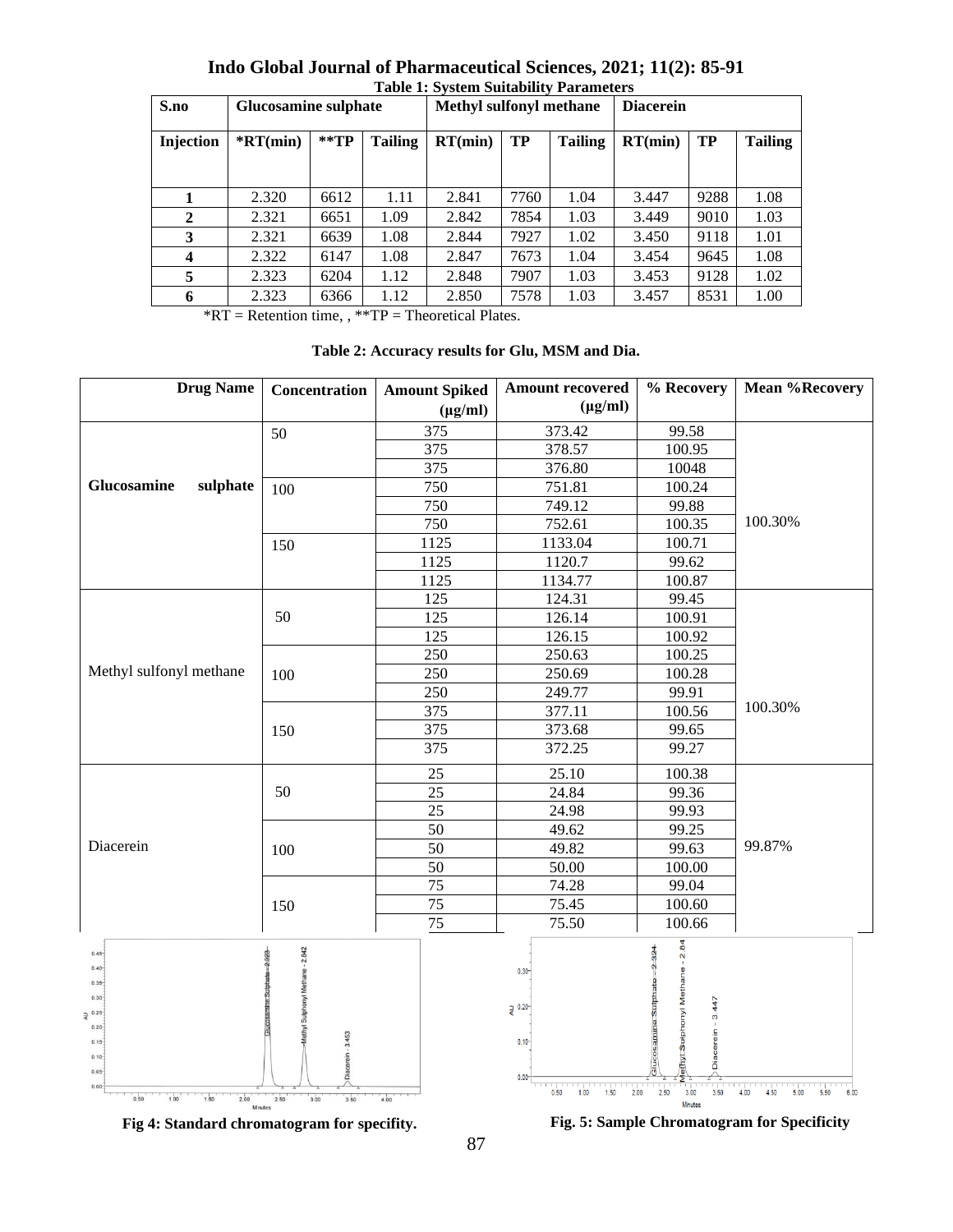#### **Accuracy**

The accuracy of the method was determined by carrying out recovery studies. The recovery studies were performed at three concentration levels, i.e. 50%, 100%, and 150%. Each concentration level was repeated for three times. The percentage recovery and standard deviation were calculated. The accuracy results were represented in **Table 2.**

#### **Precision**

Precision was performed by repeatability (intraday) and intermediate precision (Interday) studies. Repeatability was studied by preparing a minimum of six determinations of 100% of the test concentration and analyzed as per method. Intermediate precision of the method was performed by carrying out six independent assays of test sample preparation on different days under the same experimental conditions and the percentage RSD of assays were calculated.

#### **Linearity**

Six linear concentrations of Glu (187.5-1125µg/ml), MSM (62.5-375µg/ml) and Dia (12.5-75µg/ml) were injected in a triplicate. Regression equations obtained for Glu was  $y =$  $4561.x + 5792$ , MSM was y =  $4653.x + 30459$  and Dia was y  $= 2935.x + 526.7$ . Correlation coefficients of three drugs were found to be 0.999.The linearity plots were shown in **Fig. 6, 7, & 8**.



**Fig. 6: Linearity plot of Glu**





#### **Limit of Detection and Limit of Quantification (LOD&LOQ)**

To determine LOD and LOQ series of solutions were injected, and the signal-to-noise ratio for each injection was calculated.

#### **Robustness**

Robustness of the method was determined by making small deliberate changes in the chromatographic conditions like change in flow rate  $\pm 0.1$ ml/min (0.7 and 0.9 ml/min), mobile phase±5% (45A:55B and 55A:45B) and temperature variation  $\pm 5^{\circ}$ C (25<sup>°</sup>C and 35<sup>°</sup>C). The samples were injected in duplicate manner and percentage RSD was calculated.

#### **Forced Degradation Studies**

The stability studies were determined by applying the physical stress like acid, base, peroxide, thermal, water and light to the product. Results of forced degradation studies were represented in **Table 3.**

#### **Acid degradation**

Acid degradation studies were determined by mixing 1ml of standard stock solution with 1ml of 2N HCl and refluxed for 30mins at 60ºC. Then the solution was allowed to cool and 5ml of 2N NaOH solution was added. Then the final volume was made up to mark with diluent. The resultant solution was diluted to obtain 750µg/ml of Glu, 250µg/ml of MSM, and 50µg/ml of Dia.10µl of above solution was injected into the system and the chromatograms were recorded to assess the stability of the sample.

#### **Base degradation**

Base degradation studies were determined by mixing 1ml of standard stock solution with 1ml of 2N NaOH and refluxed for 30 minutes at 60ºC. Then the Then the solution was allowed to cool and 5ml of 2N HCl solution was added. Then the final volume was made up to mark with diluent. The resultant solution was diluted to obtain 750µg/ml of Glu, 250µg/ml of MSM and 50µg/ml of Dia.10µl of above solution was injected into the system and the chromatograms were recorded to assess the stability of the sample.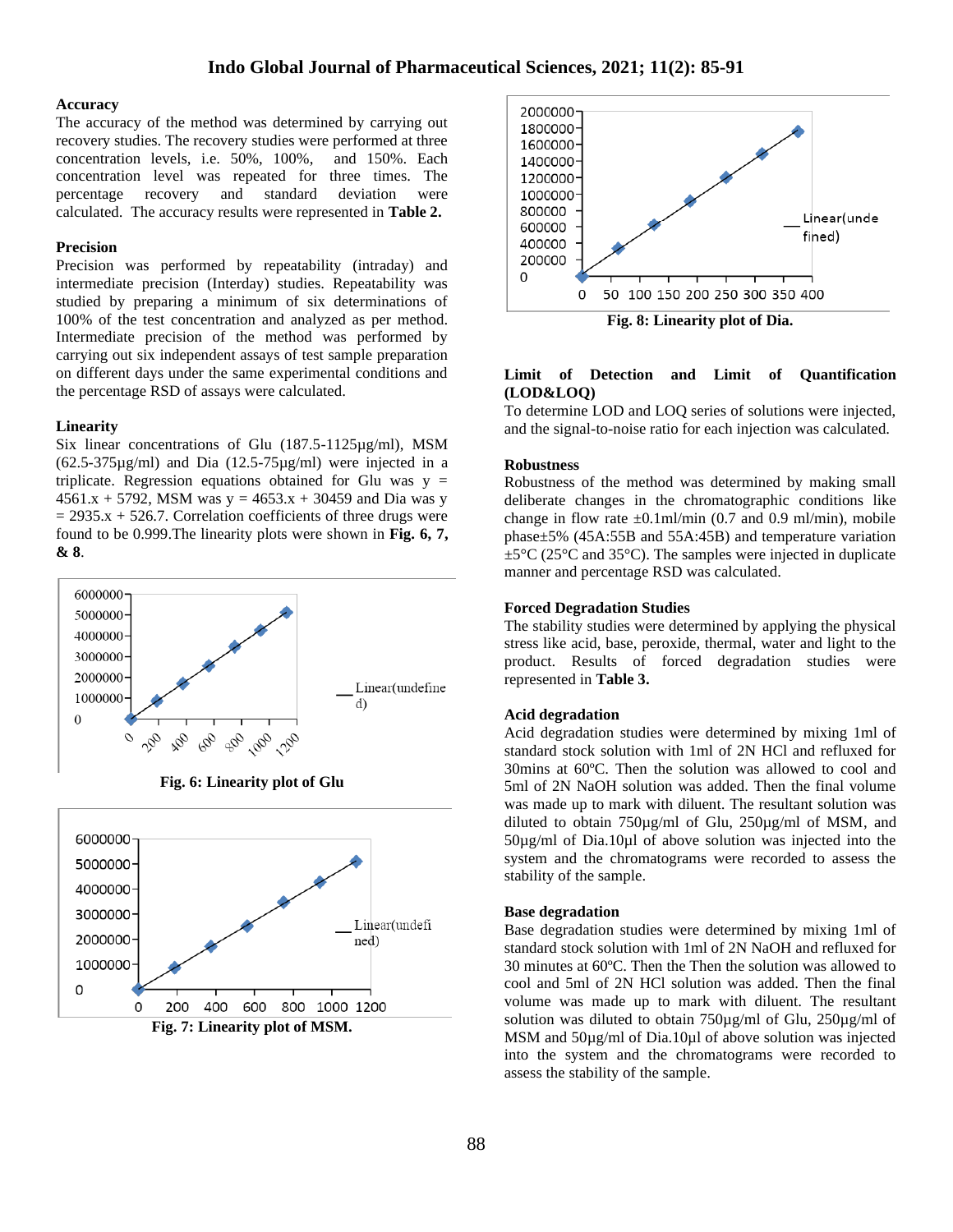### **Oxidative degradation**

Oxidative degradation studies were determined by mixing 1ml of standard stock solution with 1ml of 20%  $H_2O_2$  solution and refluxed for 30 minutes at 60ºC.The resultant solution was diluted to obtain 750µg/ml of Glu, 250µg/ml of MSM and 50µg/ml of Dia.10µl of above solution was injected into the system and the chromatograms were recorded to assess the stability of the sample.

### **Dry heat degradation (Thermal)**

Thermal degradation studies were carried out by accurately weighing the amount of tablet powder quantitatively equivalent to 187.5mg of Glu, 62.5mg of MSM and 12.5mg of Dia and transferred to a clean and dry Petri dish, spread it throughout the plate and placed in an oven for 150ºC for 1hr. The resultant solution was diluted to obtain 750µg/ml of Glu,  $250\mu g/ml$  of MSM, and  $50\mu g/ml$  of Dia.10 $\mu$ l of above solution was injected into the system and the chromatograms were recorded to assess the stability of the sample.

### **Photolytic degradation (UV)**

Photo stability degradation studies were determined by exposing 7500µg/ml of Glu, 2500µg/ml of MSM and 500µg/ml of Dia solutions to UV light by keeping the beaker in Photo stability chamber for 1day or 200watthours/m<sup>2</sup>. The resultant solution was diluted to obtain 750µg/ml of Glu, 250µg/ml of MSM and 50µg/ml of Dia.10µl of above solution was injected into the system and the chromatograms were recorded to assess the stability of the sample.

### **Neutral degradation (water)**

Neutral degradation studies were carried out by refluxing the drug in water for 6 h at a temperature of 60ºC.The resultant solution was diluted to obtain 750µg/ml of Glu, 250µg/ml of MSM, and 50µg/ml of Dia.10µl of above solution was injected into the system and the chromatograms were recorded to assess the stability of the sample.

The method has been developed after performing several trails by changing columns (Agilent  $C_{18}$  (4.6 x 250mm, 5 $\mu$ m),

Agilent  $C_{18}$  (4.6 x 150mm, 5µm) and Zodiasil  $C_{18}$  (4.6 x 150mm, 3.5µm)), run time (6 minutes, 8minutes and 10 minutes) mobile phase ratios (water: acetonitrile), temperature at 30°C and injection volume (10µl/ml,5µl/ml. The wavelength selected was 210nm. The peaks were eluted with good shape and satisfied system suitability parameters. The retention times of Glucosamine sulphate (Glu), Methyl Sulfonyl Methane (MSM), and Diacerein (Dia) were found to be 2.323min, 2.842min and 3.453min respectively in optimized method. The precision of the method based on %RSD were found to be 0.7 for Glu, 0.8 for MSM and 0.9 for Dia. The %RSD was within the limits  $\left( \langle 2 \rangle \right)$ , thus the method was precise for Glu, MSM and Dia. Linearity range was obtained by regression equations  $y = 4561.x+5792$  for Glu,  $y=4653.x+30459$  for MSM and  $y=2935.x+526.7$  for Dia(y= mx+c). The accuracy was measured by calculating %recovery and was found to be 100.30% for Glu, 100.13% for MSM and 100.11% for Dia. LOD, LOQ values obtained from the regression lines of Glu, MSM and Dia were 1.28, 0.68, 0.31 and 3.87, 2.07, 0.95 respectively. Retention time and run time were decreased for Glu, MSM and Dia than the earlier reported methods [9]. In all the stress conditions of forced degradation studies, there was no significant degradation of the drug substance was observed and in each condition the purity threshold value was found to be greater than the purity angle value and no purity flags were observed. This implies that there was no interference of degradants with that of analyte peaks and the developed method was stable. The developed method was more economical than the available methods (Sandya Rani et al, 2018) [9] and can be used for simultaneous estimation of Glucosamine sulphate, Methyl Sulfonyl Methane and Diacerein in combined dosage form. The future plans of the studies will involve accelerating the stress conditions like treating the drugs with high strength acid and alkali to get degradants and establishing the structures of degradants using hyphenated analytical techniques which further provides better quality control for pharmaceutical industries.

| Table 5. Results of Force Degragation studies for Giu, Mishi and Dia.<br><b>Degraded Condition</b> |        |       |        |            |      |       |        |       |       |
|----------------------------------------------------------------------------------------------------|--------|-------|--------|------------|------|-------|--------|-------|-------|
|                                                                                                    | Glu    |       |        | <b>MSM</b> |      |       | Dia    |       |       |
|                                                                                                    | $%dg*$ | $A**$ | $R***$ | $%dg*$     | A    | B     | $%$ dg | A     | B     |
| Acid                                                                                               | 4.71   | 0.140 | 0.290  | 4.47       | 4.47 | 0.117 | 7.97   | 0.299 | 0.506 |
| Alkali                                                                                             | 7.44   | 0.111 | 0.285  | 5.40       | 5.40 | 0.179 | 6.62   | 0.266 | 0.481 |
| Oxidation                                                                                          | 2.92   | 0.188 | 0.308  | 3.78       | 3.78 | 0.126 | 3.74   | 0.246 | 0.481 |
| Thermal                                                                                            | 2.45   | 0.166 | 0.306  | 2.97       | 2.97 | 0.116 | 2.92   | 0.273 | 0.479 |
| UV                                                                                                 | 1.5    | 0.152 | 0.291  | 1.79       | 1.79 | 0.117 | 2.00   | 0.268 | 0.276 |
| Water                                                                                              | 0.24   | 0.160 | 0.315  | 0.57       | 0.57 | 0.118 | 0.93   | 0.260 | 0.486 |

**Table 3: Results of Force Degradation studies for Glu, MSM and Dia.**

**%dg\*** = percentage Drug Degraded**, A\*\*** = Purity Angle**, B\*\*\*** = Purity Threshold.

**Table 4: Summary of results for Glu, MSM and Dia.**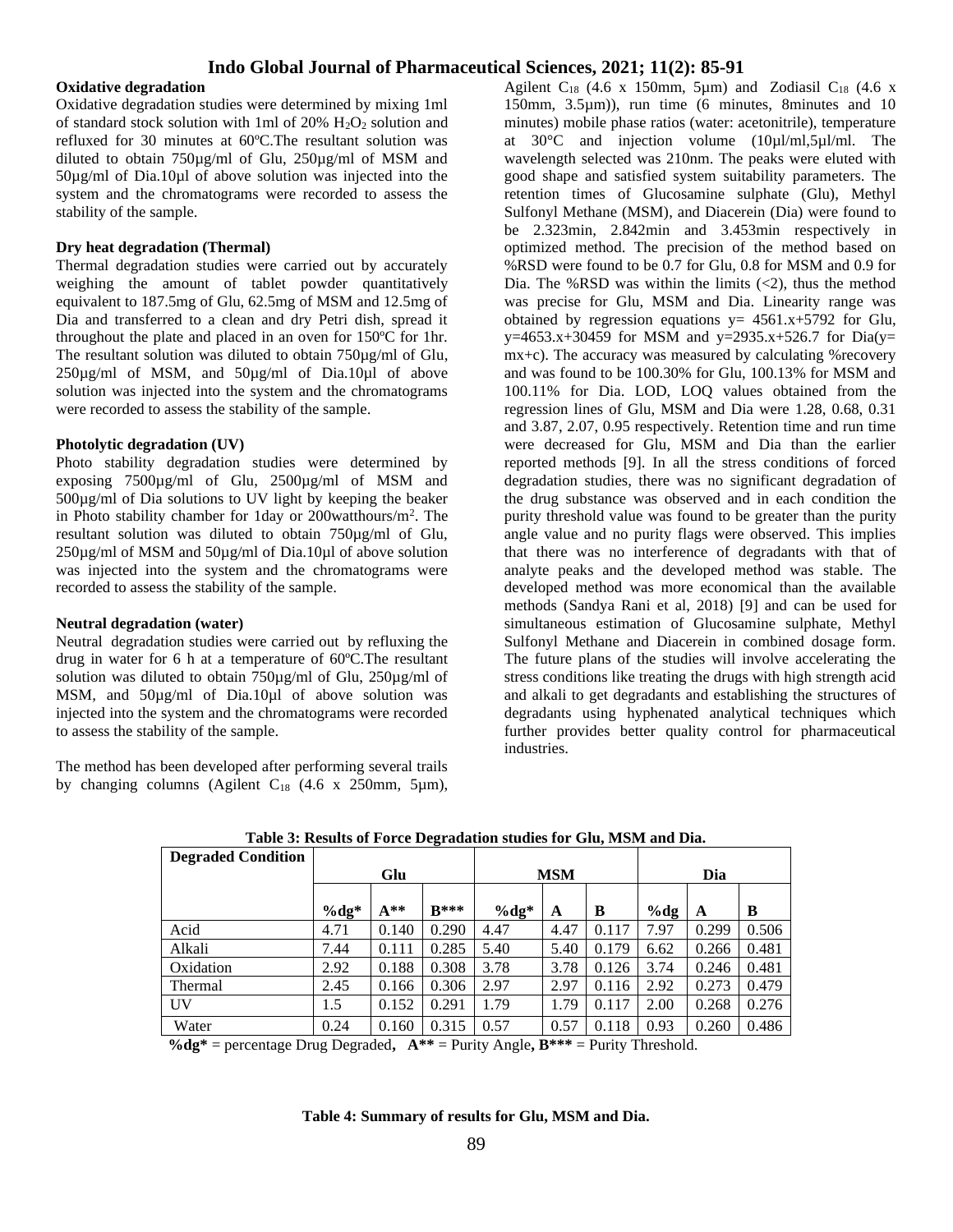| <b>Parameters</b>                         | Glucosamine sulphate | <b>Methyl Sulfonyl Methane</b> | <b>Diacerein</b> |  |
|-------------------------------------------|----------------------|--------------------------------|------------------|--|
| <b>Linearity</b> (Regression coefficient) | 0.999                | 0.999                          | 0.999            |  |
| Assay $(\%$ mean assay)                   | 99.46%               | 99.65%                         | 100.24%          |  |
| System precision(%RSD)                    | 0.5                  | 0.2                            | 0.7              |  |
| Method precision(%RSD)                    | 0.7                  | 0.8                            | 0.9              |  |
| Accuracy % recovery                       | 100.30%              | 100.13%                        | 99.87%           |  |
| <b>LOD</b>                                | $1.28\mu$ g/ml       | $0.68\mu$ g/ml                 | $0.31\mu$ g/ml   |  |
| <b>LOQ</b>                                | $3.87\mu$ g/ml       | $2.07\mu$ g/ml                 | $0.95\mu$ g/ml   |  |
| <b>Robustness (%RSD)</b>                  | 0.55                 | (0.4)                          | 0.81             |  |

**Indo Global Journal of Pharmaceutical Sciences, 2021; 11(2): 85-91**

# **CONCLUSION**

The developed HPLC method was found to be simple, accurate, precise for simultaneous estimation of Glucosamine Sulphate, Methyl Sulfonyl Methane and Diacerein in tablet dosage form. Degradation studies revealed that the developed method was a stability indicating method. As retention times and run time were decreased than the reported methods. The developed method was simple and economical that can be adopted in regular quality control tests for the simultaneous estimation of Glucosamine Sulphate, Methyl Sulfonyl Methane and Diacerein in tablet dosage forms.

# **CONFLICT OF INTEREST**

The authors have no conflict of interest.

# **ACKNOWLEDGEMENT**

The authors thank to Spectrum Pharma Research Solutions Pvt. Ltd, Kukatapally–Hyderabad, for providing all necessary facilities for this project work.

# **FUNDING SOURCE**

There is no source of funding.

# **DATA AVAILABILITY**

Not declared.

# **REFERENCES**

- 1. R. G Chatwal, Anand K.S. High performance liquid chromatography. Instrumental analysis, 5th ed; Himalaya publishers: Mumbai. 2010; 2.570- 2.629.
- 2. B. K Sharma, High performance liquid chromatography. Instrumental methods of chemical analysis, 24<sup>th</sup> ed; Goel publishers: Meerut. 2005; 295-300.
- 3. W.M. Dong HPLC Instrumentation and trends. Modern HPLC for practicing scientists. USA. 2006; 5-10, 78-110.
- 4. A. Skoog, DM West, FJ Holler, Fundamentals of Analytical Chemistry, 7th edition, Saunders College Publishing, Philadelphia. 1992, P.1-3.
- 5. K. A Corners. Textbook of Pharmaceutical Analysis, A Wileyinter science Publication, 1st edition 1967; P.475-478.
- 6. A.V Kasture., Wadodkar S.G., Mahadik K.R., More H.N. Textbook of Pharmaceutical Analysis – II, Published by Nirali Prakashan, 13th edition, 2005.
- 7. A.H. Beckett and Stanlake J.B. Practical Pharmaceutical Chemistry, Part 2, CBS Publishers and Distributors; 4th edition.2002; P.157-174.
- 8. Rajesh Balakrishna Tawade, Dr. Abha Sham Dhomane, Method Development and validation for the simultaneous determination of Methyl Sulphonyl Methane in solid dosage form by GC, International Journal of Engineering Research and applications .2015;5(9):01-02.
- 9. J. Sandya Rani, N. Devanna. Analytical Method Development and Validation of Simultaneous Estimation of Diacerein, Glucosamine and Methyl Sulfonyl Methane By RP-HPLC In Pharmaceutical Tablet Dosage Forms. IOSR Journal of Applied Chemistry. 2018; 2(2): 47-54.
- 10. S. Sravanthi, H. Padmalatha and V. Ravi Kumar et al. RP-HPLC method development and validation for simultaneous estimation of diacerein and glucosamine sulphate in tablet dosage form world journal of pharmacy and pharmaceutical sciences. 2017; 6( 12) 1623-1641.
- 11. T. Sriveena, A. Srividya, A. Ajitha and V. Uma Maheswara Rao, RP-HPLC Method Development and Validation for Simultaneous Estimation of Diacerein and Glucosamine in bulk and Pharmaceutical dosage form. World journal of pharmaceutical Research. 2015; 4(8) :2349-2360
- 12. S. Pullareddy and C. Rambabu, Simultaneous determination of Glucosamine and Diacerein in pharmaceutical dosage form by RPHPLC, International Journal of Pharmacy and Pharmaceutical Research. 2015; 2(2):139-151.
- 13. Praneeth Kumar. A, SunilKumar.P, Rohini Reddy.G, SK. Uma Devi, Method Development and Validation for Simultaneous Estimation of Diacerein and Glucosamine sulphate by RP-HPLC in bulk and tablet dosage form, IAJPR.2014; 4(3): 1369- 1377.
- 14. Prathiban Nagarajan, Sathish Kumar dinakaran, SomSubhra Ghosh et.al, Method development and validation for Glucosamine and chondroitin sulphate in soflet form by RP-HPLC, Journal of pharmaceutical Analysis.2013; 2(3).
- 15. Thamma Narendra Kumar, R. Sreenivasulu, Raju Satya, A Novel RP-HPLC method for the quantification of impurities in Glucosamine hydrochloride. International journal of research and reviews in pharmacy and applied sciences. 2011; 1(2): 2249-1236.
- 16. N. Kannappam Madhukar A., R. Srinivasan, R.L.A Srinivas, Analytical Method Development and Validation of Diacerein Tablets by RP-HPLC. International journal of chem Tech. 2010; 2(1):143-148.
- 17. Mallu Useni Reddy; Reddy, Hussain; Bobbarla, Varaprasad; Penumajji, Soma Shekar. HPLC method development for Glucosamine Sulfate and Diacerein formulation. Journal of pharmacy and Research. 2010; 3:361.
- 18. Sarika Narady, Snehal patil, Sharda surve et.al, Development and validation of UV Spectrophotometric method for determination of diacerein in capsules, Digest journal of Nano materials and bio structures.2010; 5(1).
- 19. Kesharwani Saurabh, Kohali Dharamveer, Development and validation of analytical methods for simultaneous estimation of diacerein and aceclofenac in bulk and tablets using U.V Visible